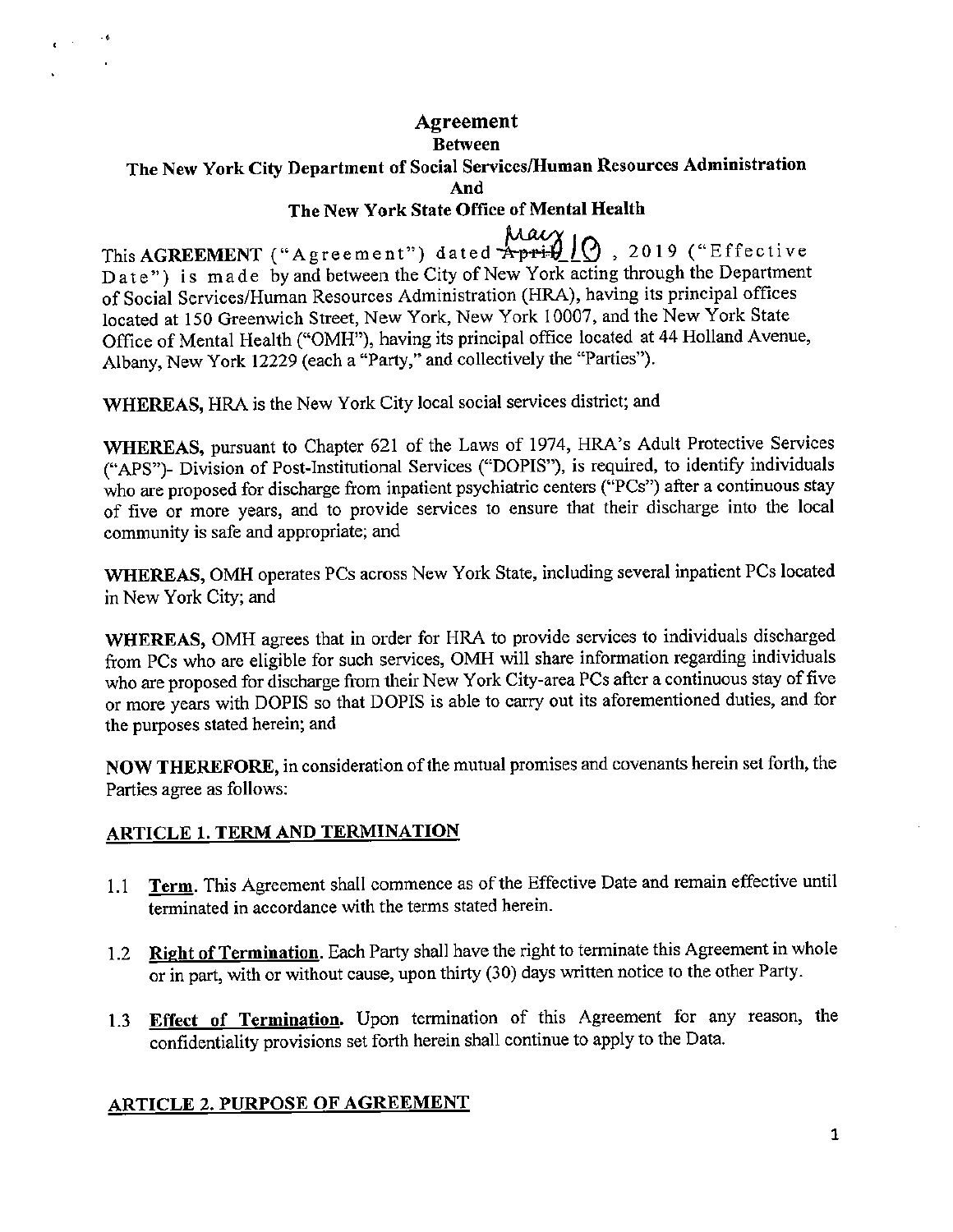This Agreement sets forth the terms and conditions governing the arrangement between the Parties for sharing the Data, as well as the procedures for security, transfer, use, retention, ownership, and confidentiality of the Data that are necessary for the provision of services by HRA.

#### **ARTICLE 3. SCOPE OF WORK**

- 3.1 "Data" shall mean the data produced by OMH to HRA, as defined herein in Section 3.2.
- 3.2 Once per month, OMH shall provide HRA/DOPIS with a list of all individuals who, after a continuous stay of five or more years, are proposed for discharge from a PC located in New York City. The list shall include the following Data:
	- a. First Name
	- b. Last Name
	- c. Date of Birth
	- d. Social Security Number
	- e. State Identification Number
	- f. DOPIS Eligibility Date
	- g. PC Name and Location
	- h. Anticipated Date of Discharge
- 3.3 Prior to sharing any Data with HRA/DOPIS, OMH shall use its best efforts to obtain a signed consent from each client or the client's personal representative, authorizing the release of the individual's Data and any other health information to the extent it may be necessary for an individual to receive services from HRA/DOPIS ("Release"). OMH will provide HRA/DOPIS with a copy of all signed Releases, if obtained.
- 3.4 HRA/DOPIS shall use the Data to arrange interviews of the individuals who are proposed for discharge. HRA/DOPIS shall interview the individuals, document the interview and any observations made during the interview, and prepare a summary report for HRA's Customized Assistance Services ("CAS"). HRA/CAS will review the summary report in conjunction with the individual's HRA 2010(e) Supporting Housing Application if made available by the PC, to make a final determination regarding the patient's eligibility for supportive housing.
- 3.5 IfHRA/DOPIS determines that the individual is eligible for discharge from an HRA/DOPIS program, HRA/DOPIS will also provide the individual with other discharge planning services as it deems necessary. Such services include, but are not limited to, transition to community Medicaid, access to financial services such as Supplemental Security Income, and Home Relief, and assistance with placement into supervised housing, training programs, day treatment services, and case management services.
- 3.6 If an individual is discharged to a supportive housing facility and is in need of Public Assistance, HRA/DOPIS shall also share the Data with HRA's Family Independence Administration for the purpose of enrolling the individual into Medicaid and Cash Assistance.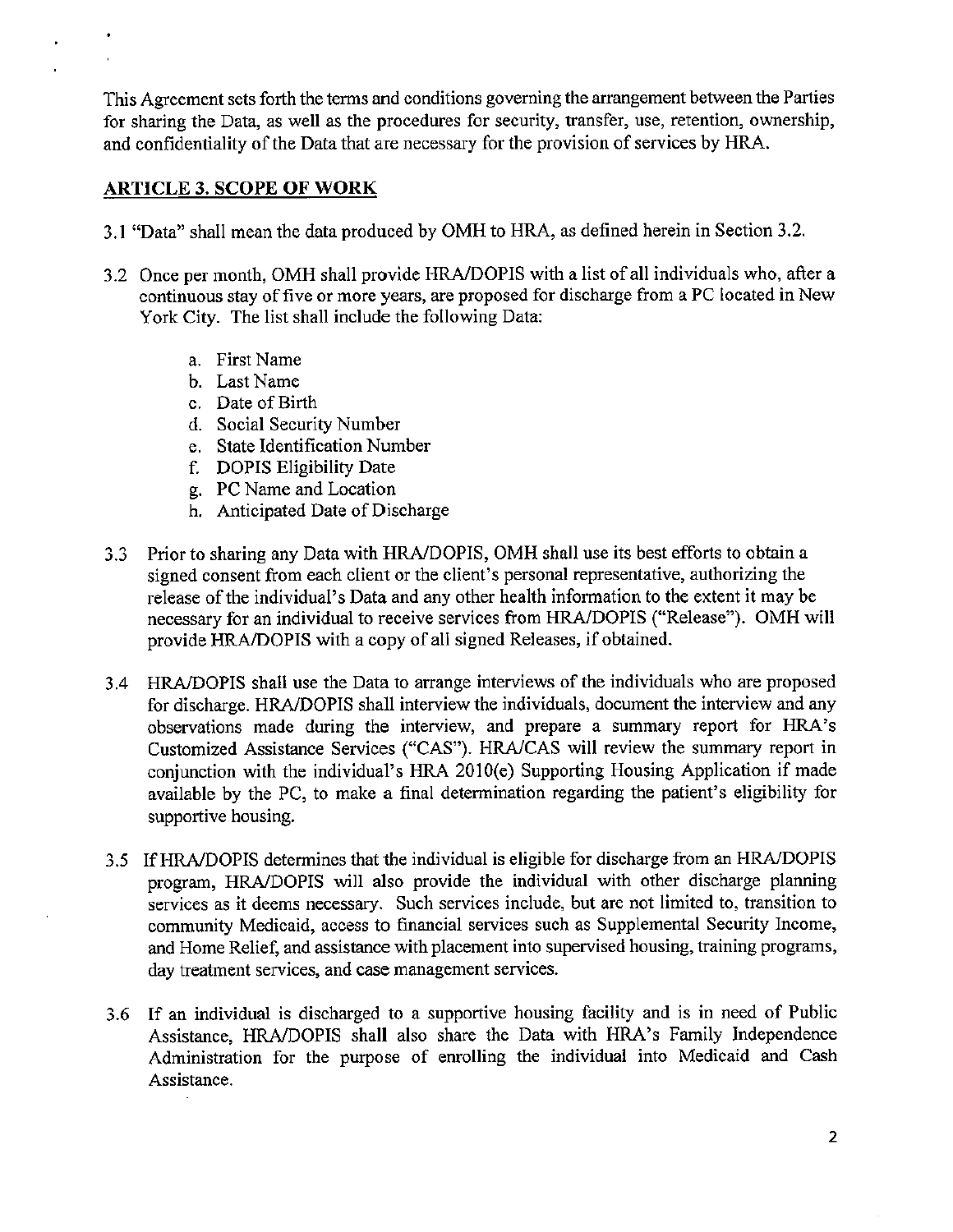# **ARTICLE** 4. **DATA SECURITY AND SAFEGUARDS**

- 4.1 Access **Authorization.** HRA agrees that it will restrict access to the Data to only those HRA authorized employees who need access to the Data to perform tasks in connection with this Agreement.
- 4.2 **Safeguards to Protect the Data.** HRA shall take all reasonable measures to safeguard and keep the Data confidential and secure, including but not limited to (a) storing the Data in access restricted files; (b) creating a password or encryption system to obtain and restrict access to the Data; (c) keeping any hard copy versions of the Data in locked areas with restricted access; and (d) ensuring that only those individuals referenced in paragraph 4.1 above shall have access to the Data and (e) creating a firewall to protect the Data so that no third party, other than those referenced in paragraph 4.1 above, is allowed access to the Data.

### 4.3 **Confidentiality.**

- a. Notwithstanding whether OMH has obtained a Release from an individual who will be receiving services from HRA, HRA shall maintain the security and confidentiality of all Data it receives in connection with this Agreement, and shall comply with all HRA and OMH security requirements and all applicable laws, rules, and regulations pertaining to the confidentiality, privacy, and security of the Data received, generated, used, or held in the course of its performance under this Agreement.
- b. HRA shall not re-disclose the Data in any individually identifiable form, or in a form in which an individual could reasonably be identified, to anyone not immediately involved with the work under this Agreement without prior written approval or as permissible under applicable laws, rules, and regulations.
- c. All HRA staff as well as HRA vendor/contractor staff must maintain the confidentiality of the Data in accordance with this Agreement and all applicable laws and regulations, including but not limited to, New York State Public Health Law and New York Social Services Law, and any applicable federal laws and regulations, including the Health Insurance Portability and Accountability Act of 1996 ("HIP AA"), and their implementing regulations.
- d. HRA shall ensure that all employees and vendor/contractor staff who have access to the Data are aware of the confidentiality and security requirements and restricted use of the Data and the penalties for its unauthorized use or release.
- e. HRA shall ensure that all confidential information contained in or derived from the Data will remain confidential even after this Agreement expires and even when an authorized user is not working with the Data (including post-employment).
- f. In the event of any breach, as defined below, involving the Data or any reports, drafts, information, plans, or documents derived from the Data, furnished to, prepared by, assembled, or used by HRA or any of its employees, agents, volunteers, consultants, or vendors/contractors, HRA will (a) advise OMH of the incident within 24 hours of discovery, (b) safeguard or destroy the information that would identify the individual, as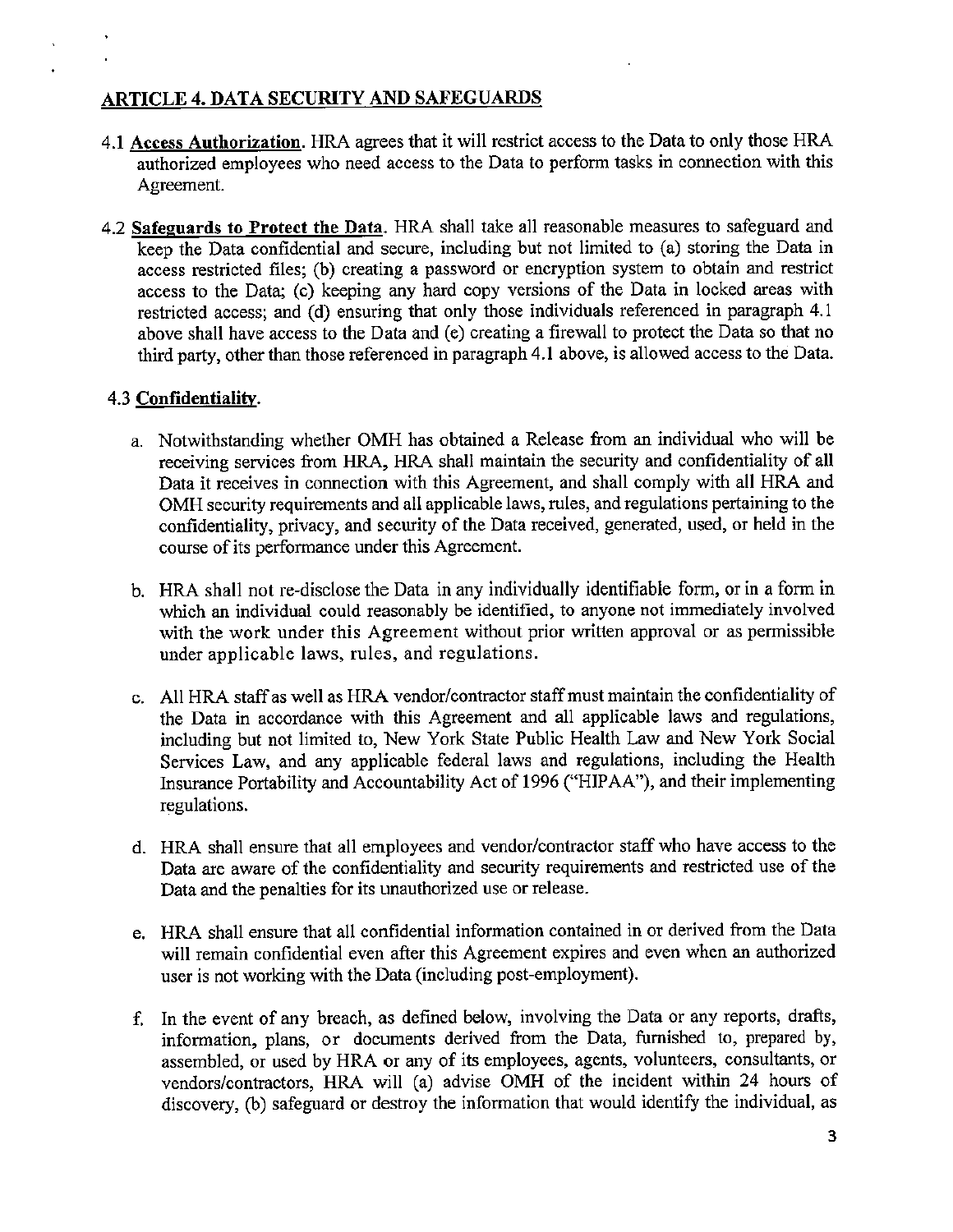requested by OMH, (d) forward a written incident report to OMH expeditiously and not (re)disclose the identity of the individual to anyone else, (e) work with OMH's security compliance officer to ensure all required protocols are followed related to review and follow-up actions; and (f) take reasonable steps to remediate the cause or causes of such breach, and provide written notice to OMH of such steps. For the purposes of this subsection, a breach is a situation or event which, intentionally or unintentionally, results in any of the Data being improperly released or removed from HRA' custody or where there is other evidence of willful/intentional or accidental/unintentional misuse.

g. HRA shall manage the Data in compliance with all Federal, State, and City laws, rules, and regulations governing the confidentiality and security of the Data.

### 4.4 **Supervision of Data.**

The Data and all records/reports derived from the Data shall remain under the immediate supervision and control of authorized HRA employees in a manner that will protect the confidentiality of the Data and all information and records derived from the Data. HRA will further ensure that unauthorized persons cannot retrieve any such information and records by computer, remote terminal, or other means.

- 4.5 **Data Transfer.** The Data shall be securely transferred between HRA and OMH using a method developed jointly by HRA and OMH technical staff, with approval of agency security managers.
- 4.6 **Data Retention/Disposition.** HRA shall retain the Data only so long as may be necessary to effectuate the purposes of this Agreement. As soon as the purposes for the Data regarding any individual have been accomplished, HRA and their vendors/contractors will destroy the Data without a trace in order to prevent unauthorized access or use.

#### 4. 7 **Restrictions on** Use **of Data.** HRA may **NOT:**

- a. Use the Data for any purpose other than to effectuate the purpose of this Agreement;
- b. Examine or permit any other entity to examine the Data unless such examination is required by an authorized user in the performance of his/her official duties or responsibilities;
- c. (Re)disclose any identifying or personal information in the Data to any unauthorized person, including other staff;
- d. Enable or permit the Data to be accessed by any person who does not have a direct need and purpose for working with the Data;
- e. Enable or permit the Data to be accessed by any person who does not consent to abide by all the terms of this Agreement;
- f. Use the Data or allow the Data to be used for research purposes unless reviewed and approved by OMH Institutional Review Board or approved through New York State Department of Health DEAA process.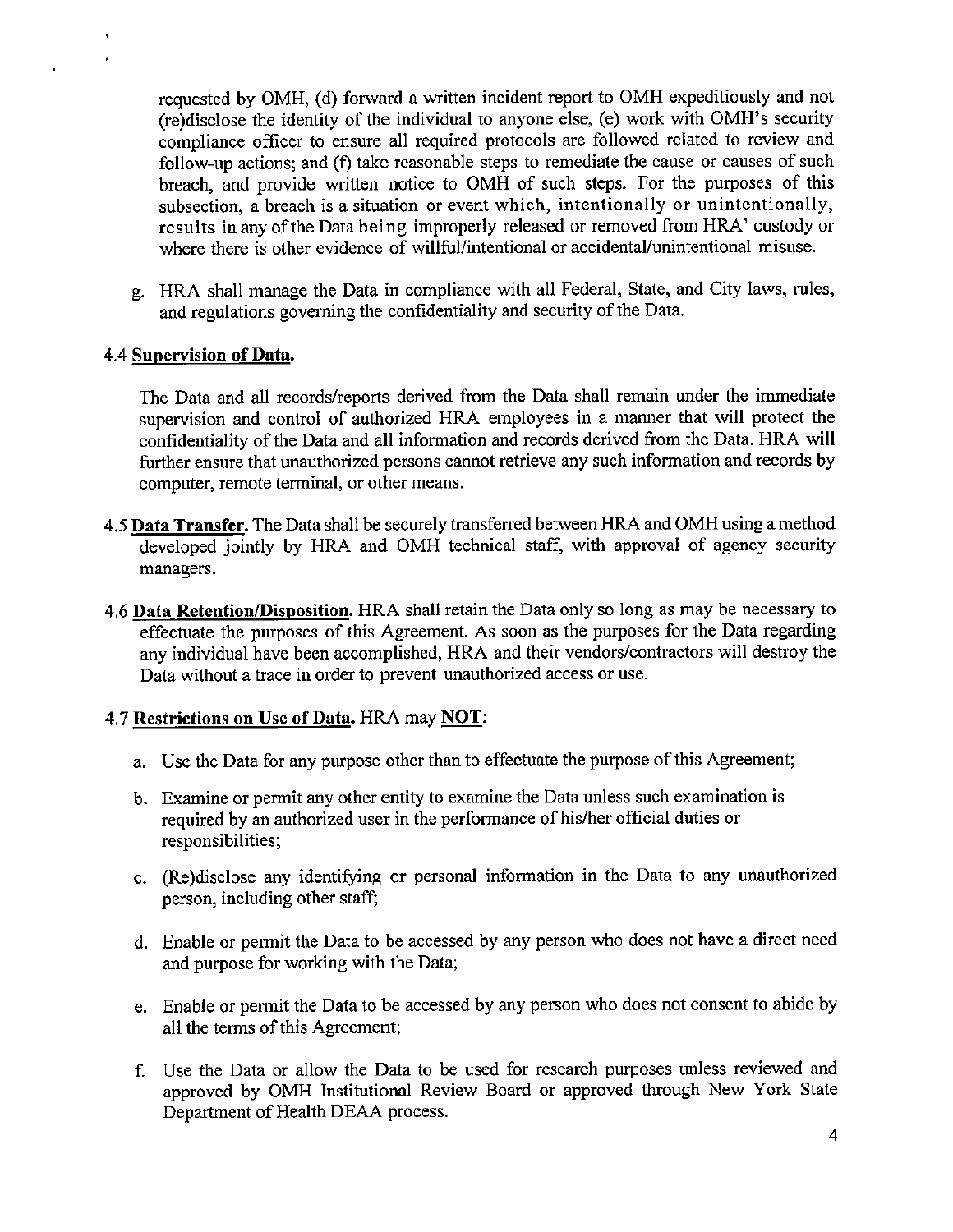## **ARTICLE 5. MODIFICATION**

The Parties agree that this Agreement may be amended only by the mutual written agreement of the Parties.

## **ARTICLE 6. NOTICES**

 $\ddot{\phantom{0}}$ 

All notices and requests required or permitted to be made under this Agreement by either Party to the other shall be in writing, directed to the address of the Parties as follows, either in person, by courier, by facsimile (and promptly confirmed by personal delivery or courier), or by certified mail, return receipt requested, and shall be effective upon delivery:

- **HRA:**  New York City Human Resources Administration Adult Protective Services- Division of Voluntary and Proprietary Homes for Adults Division of Post Institutional Services Attention: Director 400 8th A venue, 8th Floor New York, NY 10001
- **OMH:**  New York State Office of Mental Health Attention: Associate Commissioner, OMH Division of Adult Community Care 44 Holland Avenue Albany, NY 12229

# **ARTICLE 7. SURVIVAL**

Notwithstanding any other provision of this Agreement, the following sections shall survive tennination of this Agreement: 1.3 and 4.1 through 4.7.

# **[THE REMAINDER OF THIS PAGE JS INTENTIONALLY LEFT BLANK]**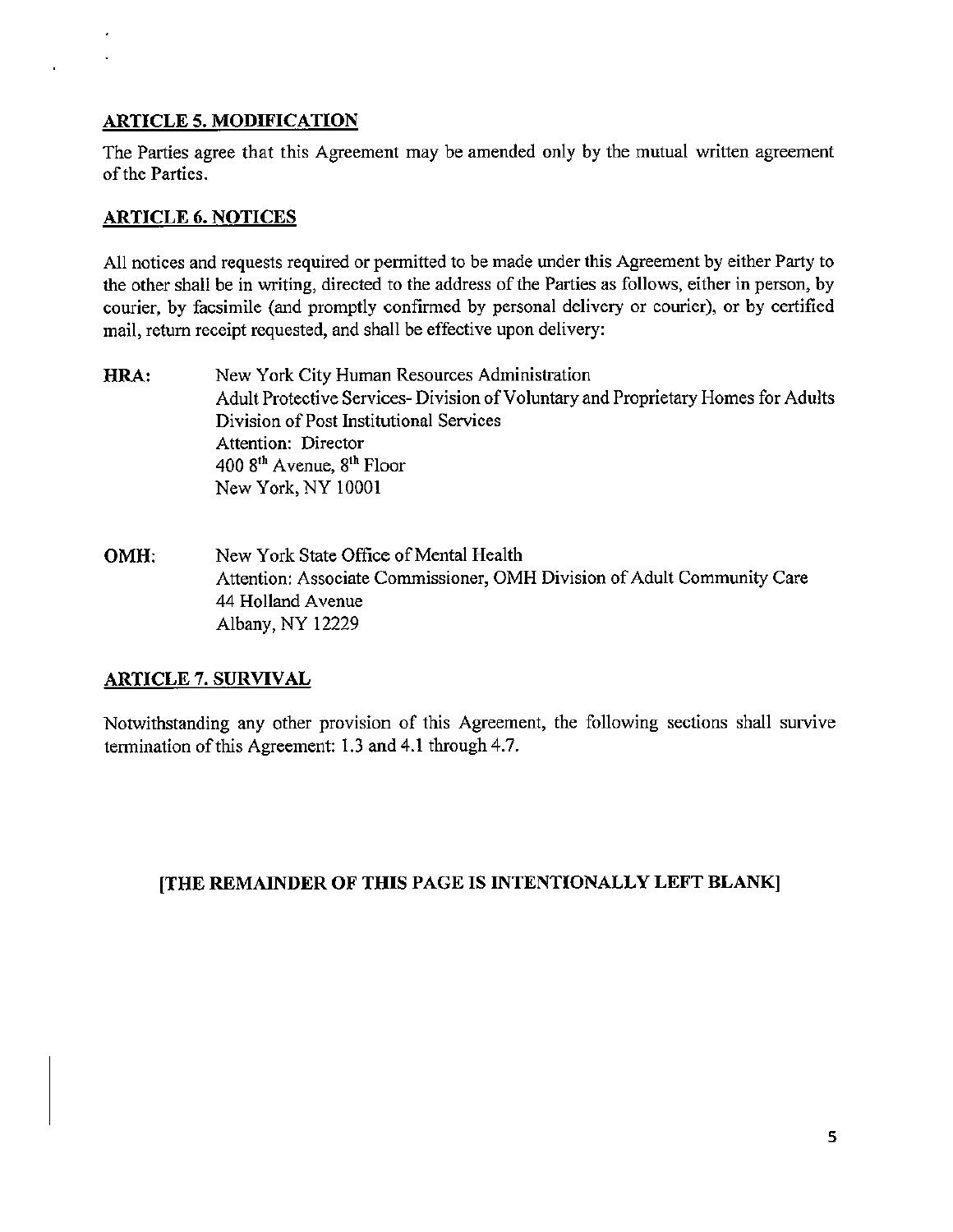IN WITNESS WHEREOF, the parties hereto have executed this Agreement as of the day and year first written above.

| NEW YORK CITY DEPART MENT OF SOCIAL SERVICES/   |
|-------------------------------------------------|
| HUMAN RESOURCES ADMIMSTRATION                   |
| By:                                             |
| Vincent Pullo, Agency Chief Contracting Officer |
| NEW YORK STATE OFFICE OF MENTAL HEALTH          |
| By:<br>$\mathbf{r}$<br>—                        |

Christopher Tavella,  $\sharp$ h.D., Executive Deputy Commissioner

Date:  $\frac{7}{2}/10/11$ <br>Date:  $\frac{4}{22}/19$ 

 $\hat{\mathcal{L}}$